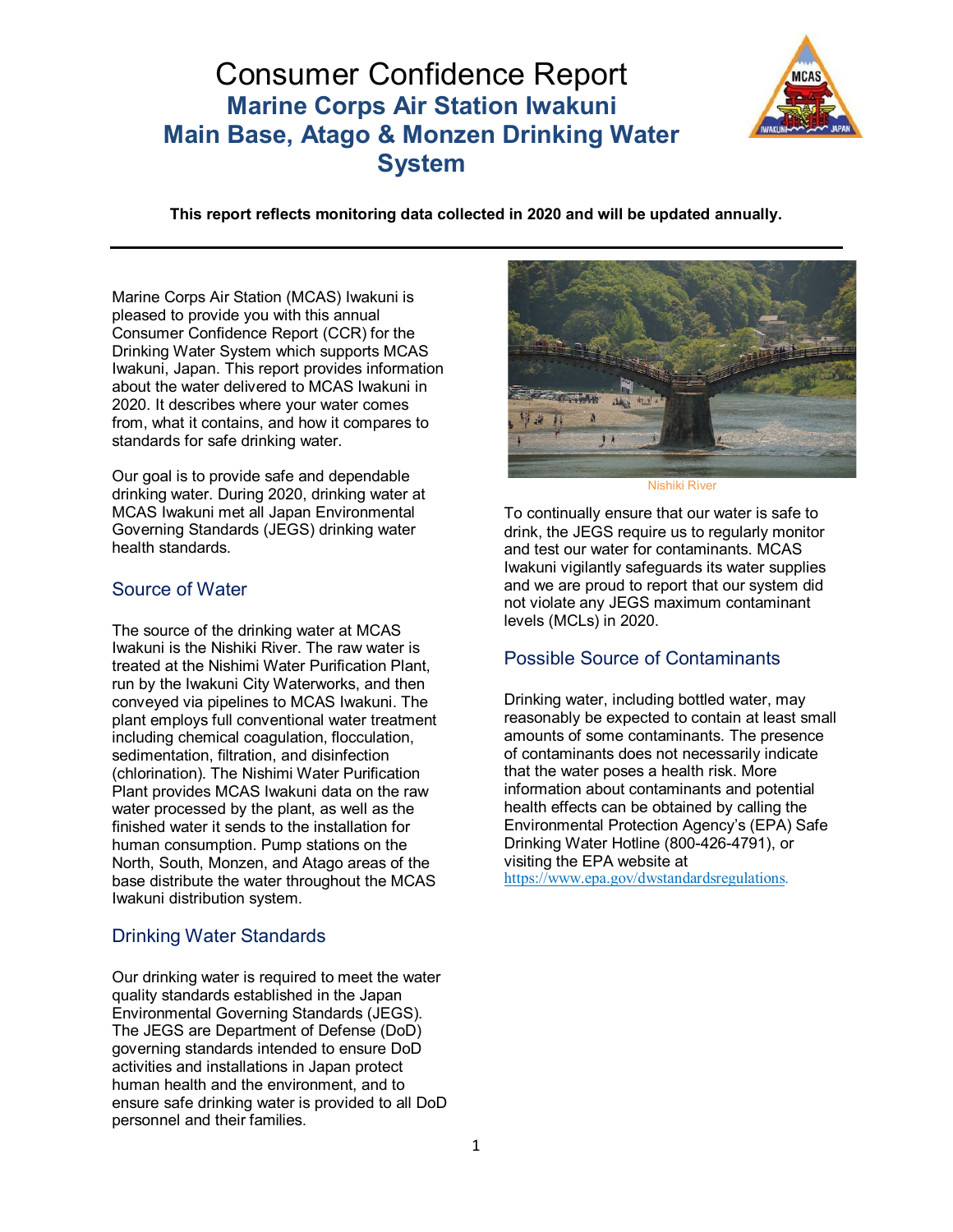The sources of drinking water (both tap water and bottled water) include rivers, lakes, streams, ponds, reservoirs, springs, and wells. As water travels over the surface of the land or through the ground, it dissolves naturally-occurring minerals and, in some cases, radioactive material, and can pick up substances resulting from the presence of animals or from human activity.

### Potential Contaminants in Drinking Water

Contaminants that may be present in source water include:

- Microbial contaminants, such as viruses and bacteria, which may come from sewage treatment plants, septic systems, agricultural livestock operations, and wildlife.
- Inorganic contaminants, such as salts and metals, which can be naturally occurring or result from urban storm water runoff, industrial or domestic wastewater discharges, oil and gas production, mining, or farming.
- Pesticides and herbicides, which may come from a variety of sources such as agriculture, urban storm water runoff, and residential uses.
- Organic chemical contaminants, including synthetic and volatile organic chemicals, which are byproducts of industrial processes and petroleum production, and can also come from gas stations, urban storm water runoff, and septic systems.
- Radioactive contaminants, which can be naturally occurring, or be the result of oil and gas production and mining activities.

## Other Potential Contaminants (Lead)

If present, elevated levels of lead can cause serious health problems, especially for pregnant women and young children. Lead in drinking water is primarily from materials and components associated with service lines and home plumbing. MCAS Iwakuni is responsible for providing high quality drinking water, but cannot control the variety of materials used in plumbing components. When your water has been sitting for several hours, you can minimize the potential for lead exposure by flushing your tap for 30 seconds to 2 minutes before using the water for drinking or cooking. If you are concerned about lead in your water Information on lead in drinking water, and steps you can take to minimize exposure is available at *http[s://www.](http://www.epa.gov/safewater/lead)e[pa.gov/safewater/lead.](http://www.epa.gov/safewater/lead)*



Lead solder can be a source of lead in drinking water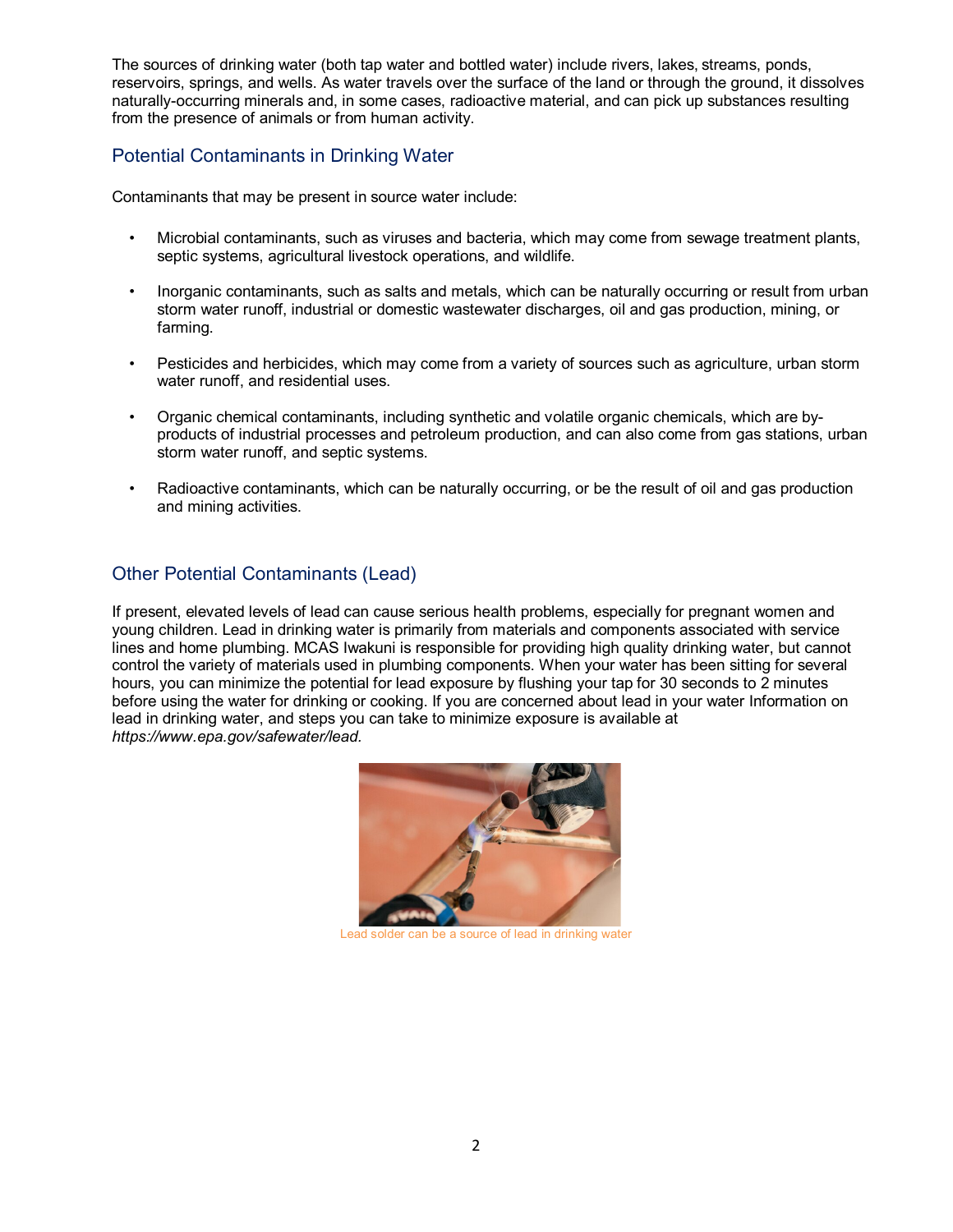# Special Health Considerations

Some people may be more vulnerable to contaminants in drinking water than the general population. Immuno-compromised persons such as those with cancer undergoing chemotherapy, persons who have undergone organ transplants, people with HIV/AIDS or other immune system disorders, some elderly, and infants can be particularly at risk from infections. These people should seek advice about drinking water from their health care providers. Environmental Protection Agency/Centers for Disease Control and Prevention guidelines on appropriate means to lessen the risk of infection by *Cryptosporidium* and other microbial contaminants are available from the Safe Drinking Water Hotline (800-426-4791).

#### **What are per- and polyfluoroalkyl substances and where do they come from?**

Per- and polyfluoroalkyl substances (PFAS) are a group of thousands of man-made chemicals. PFAS have been used in a variety of industries and consumer products around the globe, including in the United States, since the 1940s. PFAS have been used to make coatings and products that are used as oil and water repellents for carpets, clothing, paper packaging for food, and cookware. They are also contained in some foams (aqueous film-forming foam or AFFF) used for fighting petroleum fires at airfields and in industrial fire suppression processes because they rapidly extinguish fires, saving lives and protecting property. PFAS chemicals are persistent in the environment and some are persistent in the human body – meaning they do not break down and they can accumulate over time.

#### **Is there a regulation for PFAS in drinking water?**

There is currently no established federal water quality regulation for any PFAS compounds. In May 2016, the EPA established a health advisory (HA) level at 70 parts per trillion (ppt) for individual or combined concentrations of perfluorooctanoic acid (PFOA) and perfluorooctanesulfonic acid (PFOS). Both chemicals are types of PFAS.

Out of an abundance of caution for your safety, the Department of Defense's PFAS testing and response actions go beyond EPA Safe Drinking Water Act requirements. In 2020 the DoD promulgated a policy to monitor drinking water for PFAS at all service owned and operated water systems at a minimum of every three years.

The EPA's health advisory states that if water sampling results confirm that drinking water contains PFOA and PFOS at individual or combined concentrations greater than 70 parts per trillion, water systems should quickly undertake additional sampling to assess the level, scope, and localized source of contamination to inform next steps.

#### **Has MCAS Iwakuni tested its water for PFAS?**

Yes. In 2020 samples were collected from Atago, Main, and Monzen Pump Houses.

#### **Below MRL**

We are pleased to report that drinking water testing results were below the Method Reporting Limit (MRL) for all 18 PFAS compounds covered by the sampling method, including PFOA and PFOS. This means that PFAS were not detected in your water system. In accordance with DoD policy, the water system will be resampled every three years for your continued protection.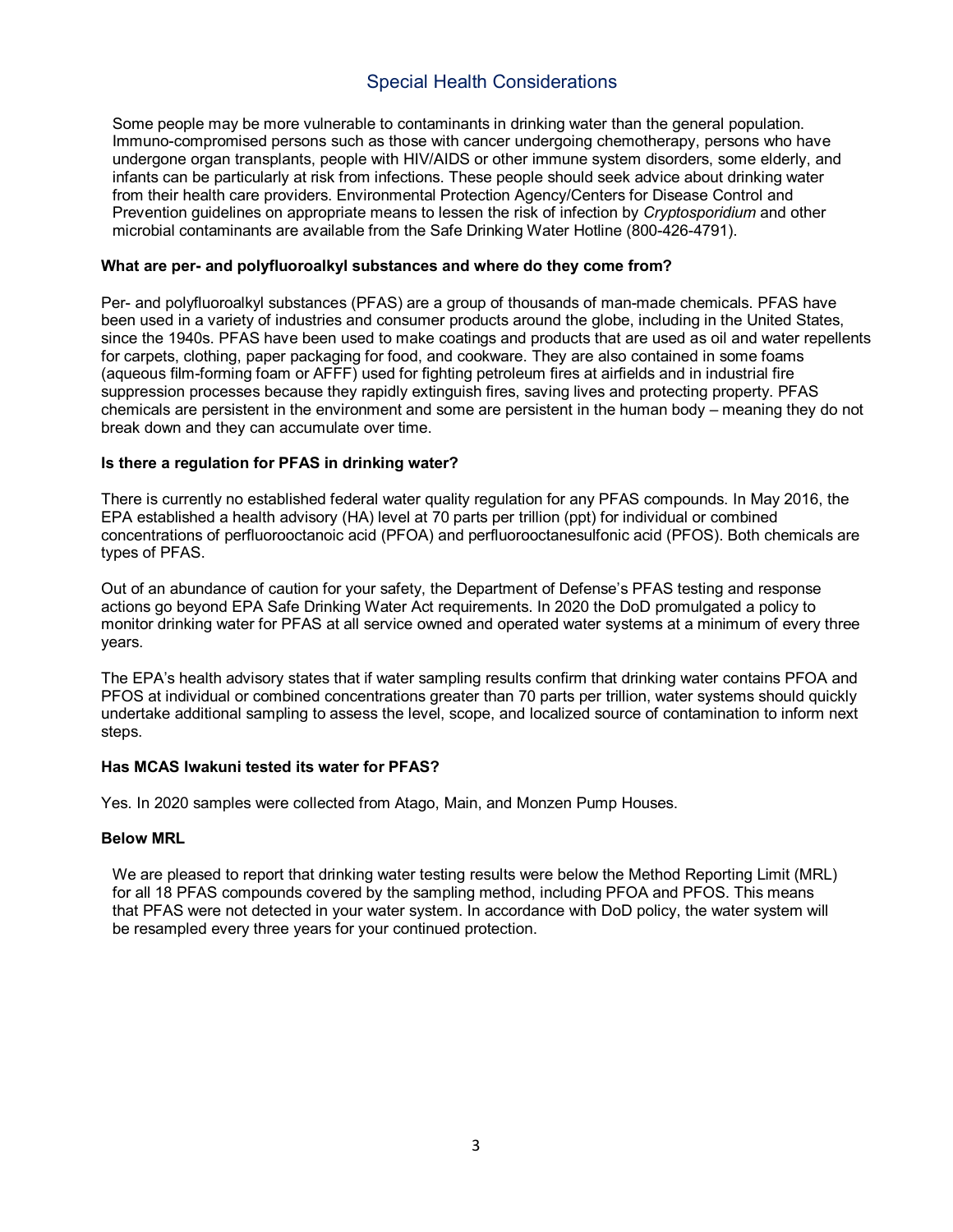### Maintaining Your Water Quality At Home

The Facilities Department performs maintenance, disinfection on water infrastructure, and oversees sampling and analysis through contracted sampling, but there are things you can do to maintain the water quality at your home. The plumbing and fixtures that distribute water throughout your house can sometimes contribute to water quality issues, particularly aesthetic ones, such as discoloration, taste and odor.

#### **The following are some ways that residents can improve the quality of their water:**



#### **Flush cold-water faucets before using for cooking, drinking, or making baby formula.**

If a faucet has not been used for several hours or longer, run the water for 30 seconds to 2 minutes (or until the water feels cooler) before using the water for cooking or drinking. This will improve water quality by bringing in fresh water, and reduce lead levels if present in your home's plumbing



#### **Clean faucet screens.**

At the tip of some faucets you may find an aerator screen. This screen blends air into the water, which cuts down on water use. But it can also trap sediments and metals from your pipes and hot water tank. This can impact water quality and may block water flow. Twist off to remove and clean the aerator.



#### **Do not use hot tap water for cooking, drinking, or making baby formula.**

Hot water can help dissolve metals such as lead into your drinking water.

Always start with cold water and heat as necessary.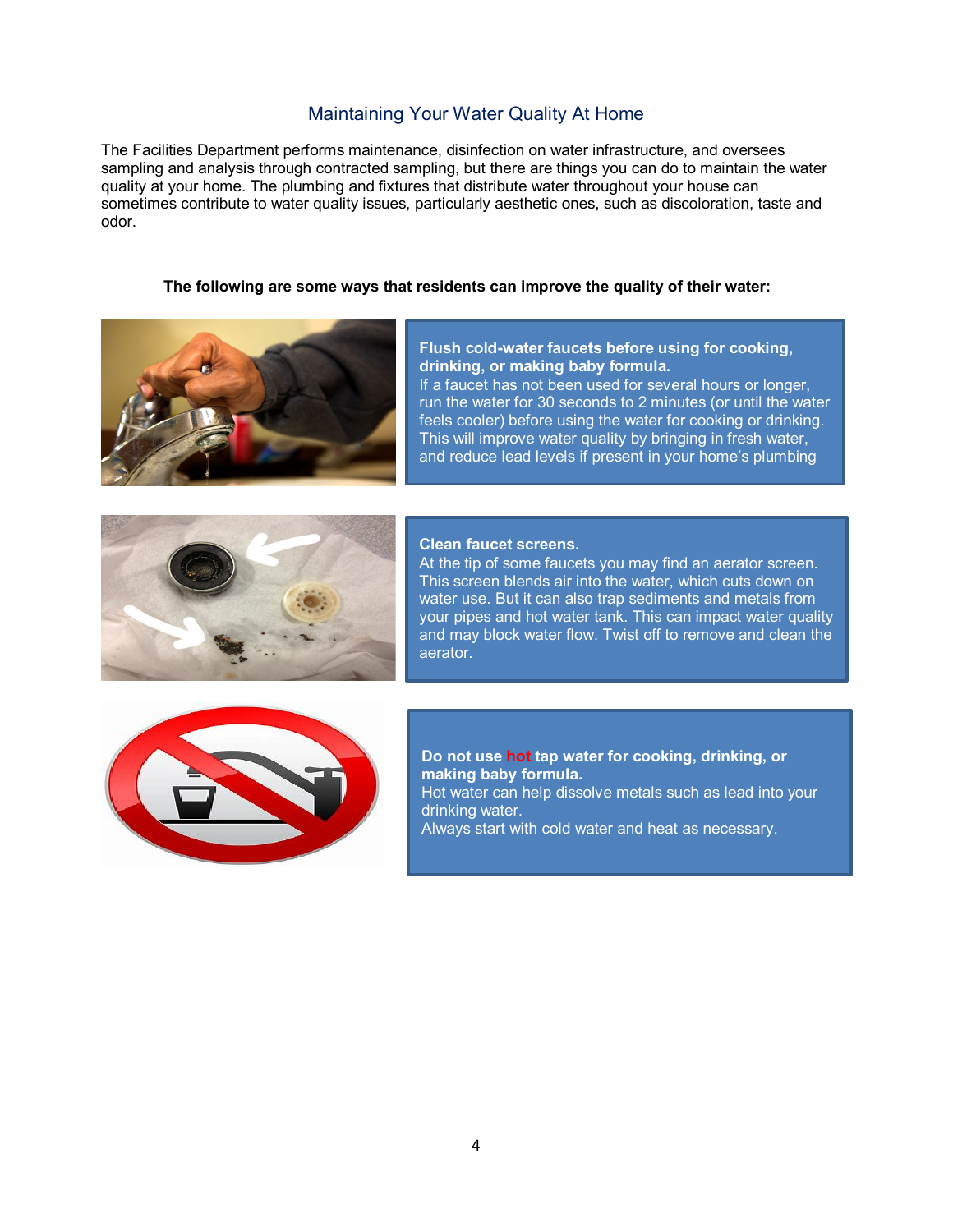# **Water Quality Data Table**

The following table lists all of the drinking water contaminants detected at MCAS Iwakuni. The presence of contaminants does not necessarily indicate that the water poses a health risk. All substances detected in MCAS Iwakuni's drinking water meet DoD JEGS requirements.

| <b>CONTAMINANT</b><br>(UNITS)                       | <b>AL</b><br><b>MCL</b> | <b>Highest</b><br>Level<br><b>Detected</b> |                                                    | <b>Lowest</b><br>Level<br><b>Detected</b>                                       | Year            | <b>Possible Source</b><br>of Contamination                                                                                     | <b>Violation</b> |
|-----------------------------------------------------|-------------------------|--------------------------------------------|----------------------------------------------------|---------------------------------------------------------------------------------|-----------------|--------------------------------------------------------------------------------------------------------------------------------|------------------|
| <b>MICROBIOLOGICAL</b>                              |                         |                                            |                                                    |                                                                                 |                 |                                                                                                                                |                  |
| <b>Total Coliform</b><br>(positive<br>samples/month | N/A                     | $\Omega$                                   |                                                    | $\Omega$                                                                        | Monthly<br>2020 | Naturally present in<br>the environment.<br>Used as an indicator that<br>other potentially<br>Harmful bacteria may be present. | <b>No</b>        |
| <b>INORGANIC CHEMICALS / METALS/ VOC's</b>          |                         |                                            |                                                    |                                                                                 |                 |                                                                                                                                |                  |
| Barium (ppm)                                        | $\mathcal{P}$           | 0.01                                       |                                                    | .009                                                                            | 2020            | Discharge of drilling wastes,<br>manufacturing, and<br>erosion of natural deposits.                                            | <b>No</b>        |
| Fluoride (ppm)                                      | 4                       | 0.59                                       |                                                    | 0.10                                                                            | 2020            | Water additive which may<br>promote strong teeth. JEGS<br>requires injection, and Atago<br>also began in 2020.                 | <b>No</b>        |
| <b>Total Nitrite</b><br>and Nitrate<br>(ppm)        | 10                      | 0.32                                       |                                                    | 0.20                                                                            | 2020            | Runoff from fertilizer use, leaking<br>from septic tanks, sewage, and<br>erosion of natural deposits.                          | <b>No</b>        |
| Sodium (ppm)                                        | N/A                     | 5.9                                        |                                                    | 5.7                                                                             | 2020            | Naturally occurring.                                                                                                           | <b>No</b>        |
| Toluene                                             | 1.0                     | 0.0027                                     |                                                    | <b>ND</b>                                                                       | 2020            | Common industrial products.                                                                                                    |                  |
| <b>LEAD &amp; COPPER</b>                            | <b>AL</b>               | <b>AREA</b>                                | 90 <sub>th</sub><br><b>Percent</b><br><b>Value</b> | <b>SITES</b><br><b>EXCEEDING</b><br><b>ACTION</b><br>LEVEL/# OF<br><b>SITES</b> | Year            | <b>Possible Source of</b><br><b>Contamination</b>                                                                              |                  |
| Copper (ppm)                                        | 1.3                     | <b>ATG</b><br><b>MAIN</b><br><b>MON</b>    | 0.15<br>0.39<br>0.053                              | 0/35<br>0/30<br>0/20                                                            | 2020            | Internal corrosion of household<br>plumbing systems; Erosion of<br>natural deposits                                            | <b>No</b>        |
| Lead (ppm)                                          | 0.015                   | <b>ATG</b><br><b>MAIN</b><br><b>MON</b>    | <b>ND</b><br><b>ND</b><br><b>ND</b>                | 0/35<br>0/30<br>0/20                                                            | 2020            | Internal corrosion of household<br>plumbing systems; Erosion<br>of natural deposits                                            | <b>No</b>        |

| <b>CONTAMINANT</b><br><b>DISINFECTION</b><br><b>BYPRODUCTS</b> | AL/<br><b>MCL</b> | <b>RAA</b> | <b>Highest</b><br>Level<br><b>Detected</b> | Lowest<br>Level<br><b>Detected</b> | Year | <b>Possible</b><br>Source of<br>Contamination | <b>Violation</b> |
|----------------------------------------------------------------|-------------------|------------|--------------------------------------------|------------------------------------|------|-----------------------------------------------|------------------|
| <b>Residual Chlorine</b><br>(ppm)                              | <b>MRDL</b><br>4  | N/A        | 0.60                                       | $< 0.05*$                          | 2020 | Water additive used to control<br>microbes    | $No*$            |
| Total<br>Trihalomethanes<br>(ppb)                              | 80                | 21.58      | 41                                         | 12                                 | 2020 | Byproduct of drinking water<br>disinfection   | <b>No</b>        |
| <b>Haloacetic Acids</b><br>$(HAA5)$ (ppb)                      | 60                | 8.81       | 15                                         | 4.9                                | 2020 | Byproduct of drinking water<br>disinfection   | <b>No</b>        |

| <b>CONTAMINANT</b> | <b>EPA</b><br>HA | <b>Highest</b><br>Level<br><b>Detected</b> | Lowest<br>Level<br><b>Detected</b> | Year | <b>Possible Source</b><br>of Contamination            | <b>Violation</b> |
|--------------------|------------------|--------------------------------------------|------------------------------------|------|-------------------------------------------------------|------------------|
| PFAS (ppt)         | 70               | 0.82                                       | <b>ND</b>                          | 2020 | AFFF, industrial<br>sources.<br>wastewater, landfills | <b>No</b>        |

| <b>CONTAMINANT</b><br><b>RADIONUCLIDES</b> | <b>MCL</b> | <b>Highest</b><br>Level<br><b>Detected</b> | Lowest<br>Level<br><b>Detected</b> | Year | <b>Possible Source</b><br>of Contamination  | Violation      |
|--------------------------------------------|------------|--------------------------------------------|------------------------------------|------|---------------------------------------------|----------------|
| Gross Alpha<br>(pC I/L)                    | 15         | 1.10                                       | 0.887                              | 2020 | Naturally occurring<br>radioactive elements | N <sub>o</sub> |